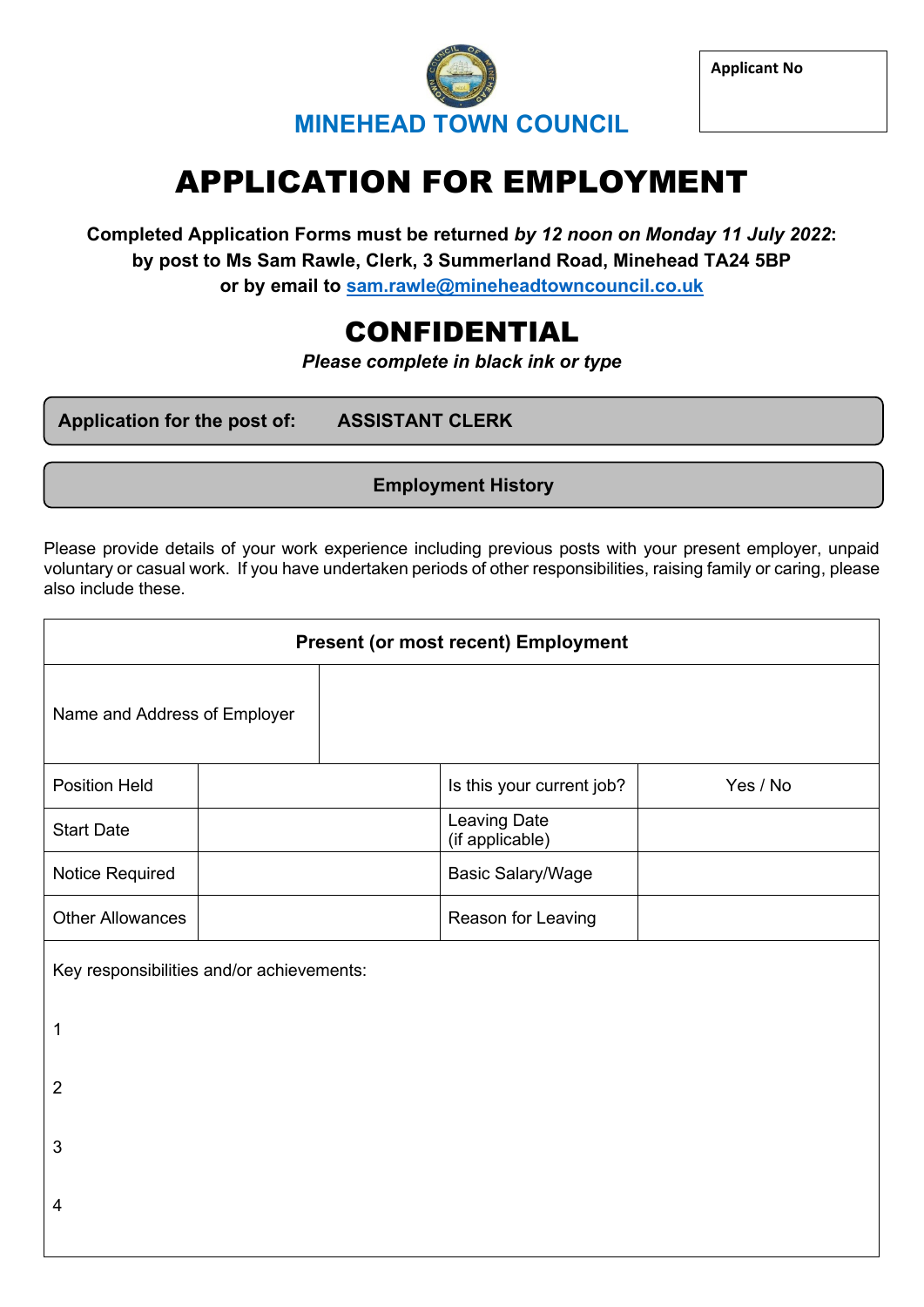# **All Previous Employment**

| Name and Full Address<br>of Employer | Start Date, Leaving Date, Position Held<br>and Main Responsibilities - giving<br>salary | Reason for Leaving |
|--------------------------------------|-----------------------------------------------------------------------------------------|--------------------|
|                                      |                                                                                         |                    |
|                                      |                                                                                         |                    |
|                                      |                                                                                         |                    |
|                                      |                                                                                         |                    |
|                                      |                                                                                         |                    |
|                                      |                                                                                         |                    |
|                                      |                                                                                         |                    |
|                                      |                                                                                         |                    |
|                                      |                                                                                         |                    |
|                                      |                                                                                         |                    |
|                                      |                                                                                         |                    |
|                                      |                                                                                         |                    |
|                                      |                                                                                         |                    |
|                                      |                                                                                         |                    |
|                                      |                                                                                         |                    |
|                                      |                                                                                         |                    |

*Please continue on a separate sheet if necessary*

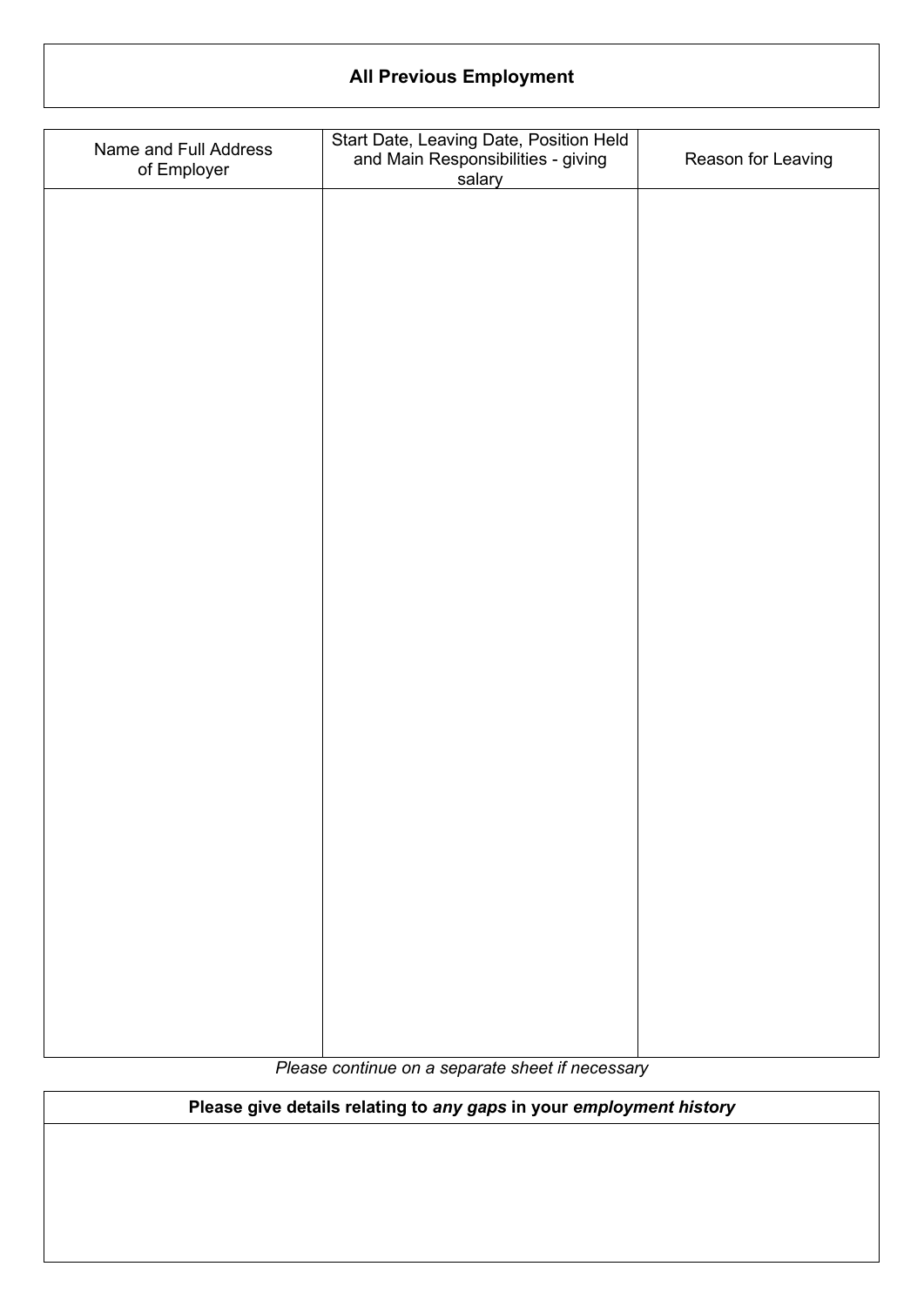| <b>Education</b> |
|------------------|
|                  |

#### Please provide brief details of your education - please enter most recent first

| Name of Educational Establishment<br>(School, College, University etc) | Qualifications obtained with dates subjects and grades |
|------------------------------------------------------------------------|--------------------------------------------------------|
|                                                                        |                                                        |
|                                                                        |                                                        |
|                                                                        |                                                        |
|                                                                        |                                                        |
|                                                                        |                                                        |
|                                                                        |                                                        |
|                                                                        |                                                        |
|                                                                        |                                                        |
|                                                                        |                                                        |
|                                                                        |                                                        |

#### *Please continue on a separate sheet if necessary*

#### **Training**

Please provide details of all training and development undertaken relevant to this post

| Training Course and Organiser/Development Activity | Date and Outcome<br>(Grade Achieved where relevant) |
|----------------------------------------------------|-----------------------------------------------------|
|                                                    |                                                     |
|                                                    |                                                     |
|                                                    |                                                     |
|                                                    |                                                     |

#### *Please continue on a separate sheet if necessary*

## **Membership of Professional Bodies (delete if not relevant for this post)**

| Body | Membership Type |
|------|-----------------|
|      |                 |
|      |                 |
|      |                 |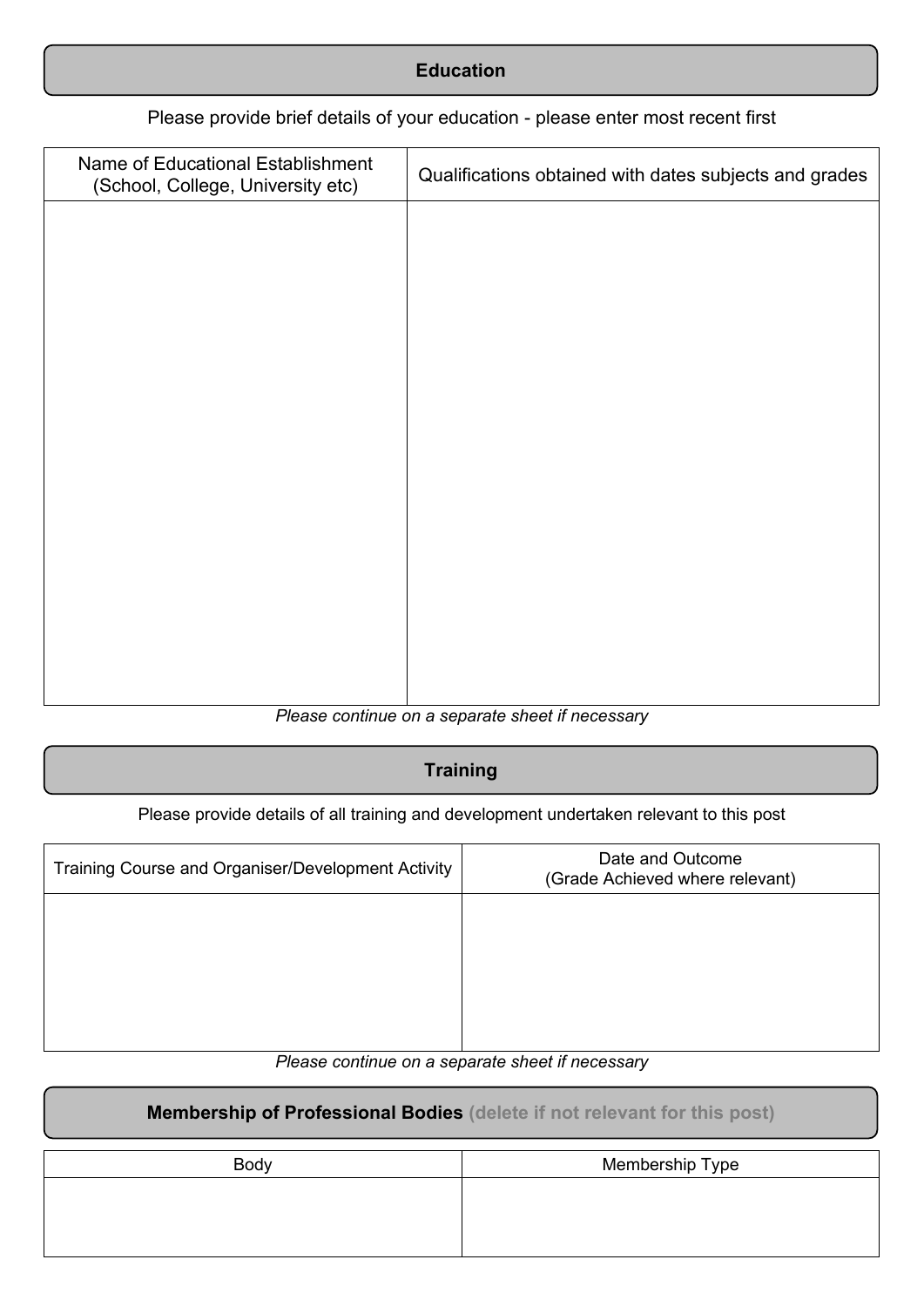## **Knowledge and Skills**

The information provided in this section will be used to decide if you will be invited to the next stage of the selection process. It is imperative that you cover the requirements listed in the Person Specification.

*Please continue on a separate sheet if necessary*.